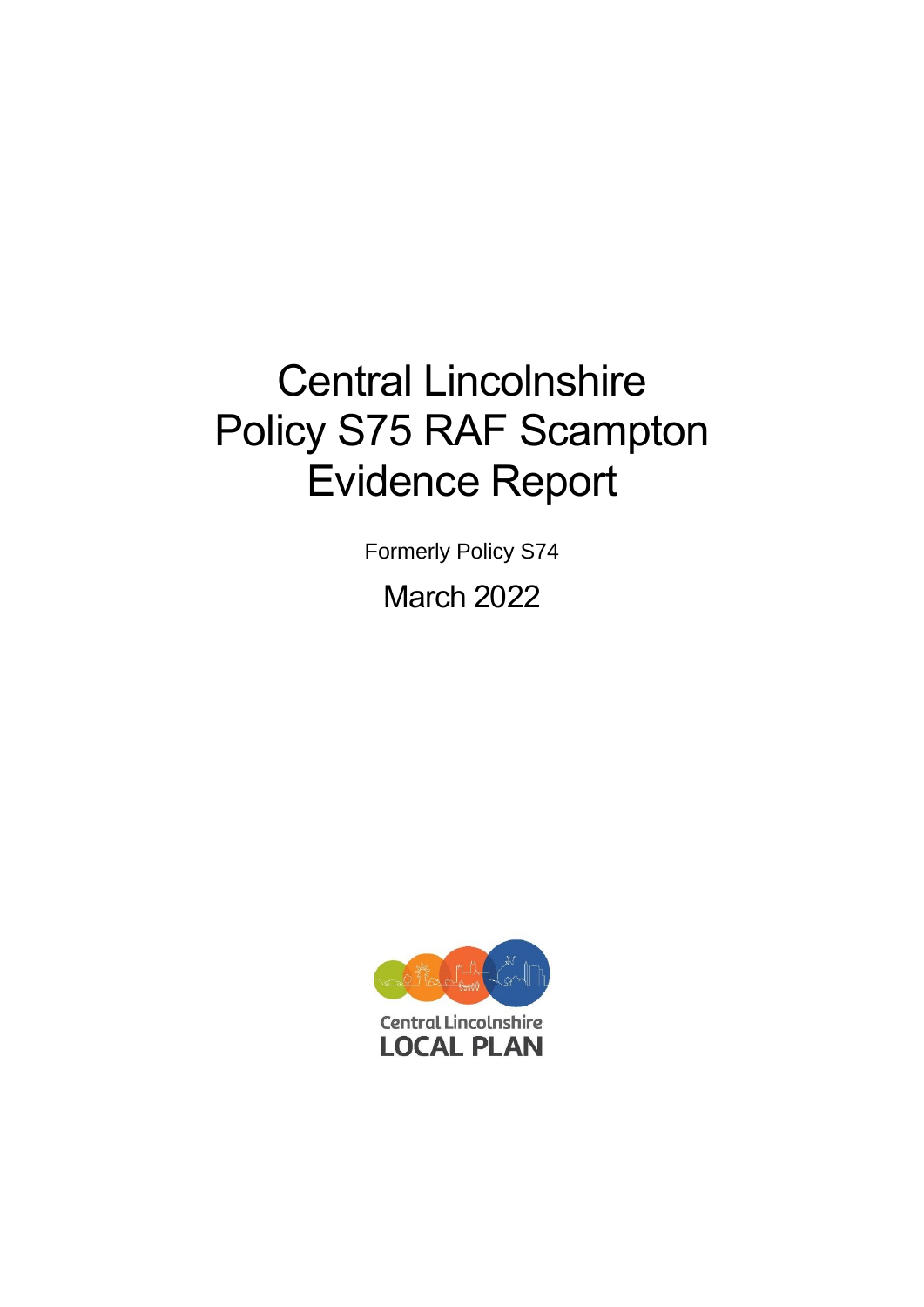# **Contents**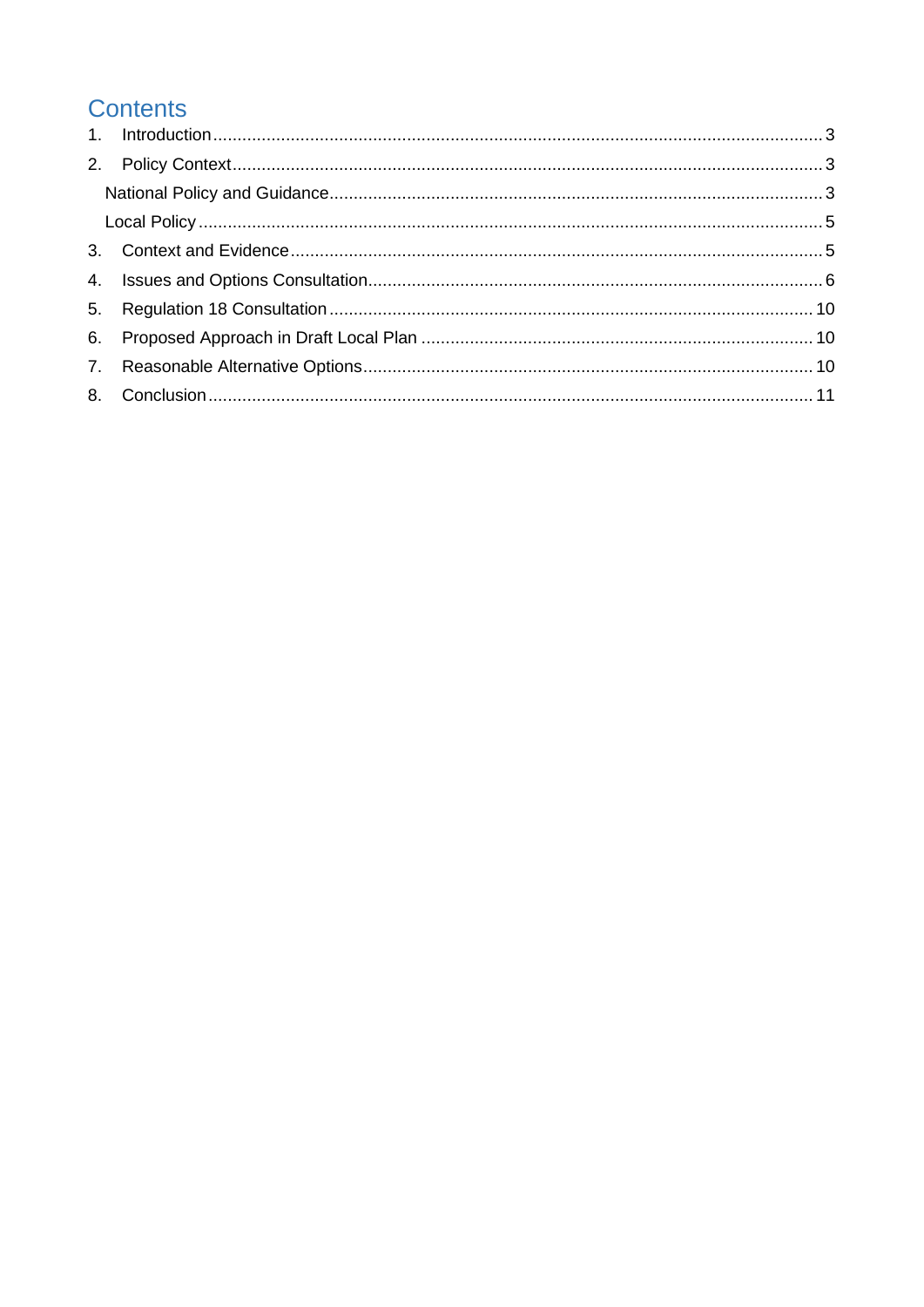## <span id="page-2-0"></span>1. Introduction

- 1.1. The Central Lincolnshire Local Plan is being updated since the first Local Plan for Central Lincolnshire, an area covering the districts of City of Lincoln, North Kesteven and West Lindsey, was adopted in April 2017.
- 1.2. This Evidence Report (which is one of a collection) provides background information and justification for Policy S75 RAF Scampton, which looks to provide a framework for taking forward the future of RAF Scampton in light of the Ministry of Defence's (MOD) planned departure from the site.

## <span id="page-2-1"></span>2. Policy Context

#### National Policy and Guidance

<span id="page-2-2"></span>2.1. The National Planning Policy Framework (NPPF) was revised in July 2021 and sets out the framework for planning in England. There are number of key strands relating regeneration including aspects within Chapter 6 Building a Stronger, Competitive Economy.

#### Paragraph 82 *states "Planning policies should:*

*a) set out a clear economic vision and strategy which positively and proactively encourages sustainable economic growth, having regard to Local Industrial Strategies and other local policies for economic development and regeneration;* 

*b) set criteria, or identify strategic sites, for local and inward investment to match the strategy and to meet anticipated needs over the plan period;* 

*c) seek to address potential barriers to investment, such as inadequate infrastructure, services or housing, or a poor environment; and* 

*d) be flexible enough to accommodate needs not anticipated in the plan, allow for new and flexible working practices (such as live-work accommodation), and to enable a rapid response to changes in economic circumstances."* 

Paragraph 86 states *"Planning policies should:* 

*a) set out a clear economic vision and strategy which positively and proactively encourages sustainable economic growth, having regard to Local Industrial Strategies and other local policies for economic development and regeneration;* 

*b) set criteria, or identify strategic sites, for local and inward investment to match the strategy and to meet anticipated needs over the plan period;* 

*c) seek to address potential barriers to investment, such as inadequate infrastructure, services or housing, or a poor environment; and* 

*d) be flexible enough to accommodate needs not anticipated in the plan, allow for new and flexible working practices (such as live-work accommodation), and to enable a rapid response to changes in economic circumstances."*

2.2. Paragraph 124, Chapter 11 'Making Effective Use of Land', sets out key requirements to take into account an areas character when regenerating or promoting opportunities for change. Paragraph 124 states:

> *"Planning policies and decisions should support development that makes efficient use of land, taking into account:*

*a) the identified need for different types of housing and other forms of development, and the availability of land suitable for accommodating it; b) local market conditions and viability;*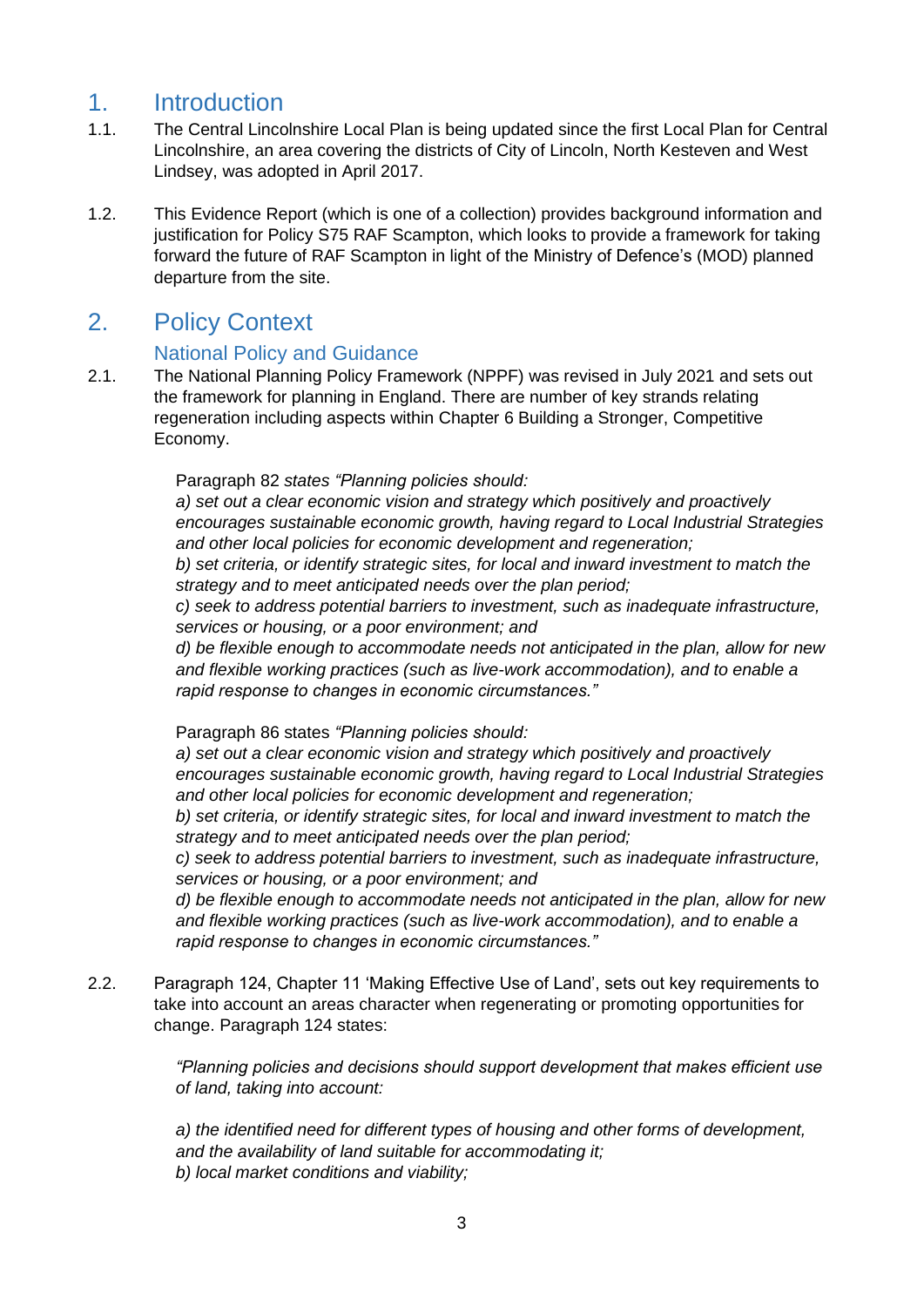*c) the availability and capacity of infrastructure and services – both existing and proposed – as well as their potential for further improvement and the scope to promote sustainable travel modes that limit future car use; d) the desirability of maintaining an area's prevailing character and setting (including* 

*residential gardens), or of promoting regeneration and change; and e) the importance of securing well-designed, attractive and healthy places."*

2.3. Relevant to the regeneration of sites within Lincoln City, is Chapter 16 'Conserving and enhancing the historic environment'

> Paragraph 189 states "*Heritage assets range from sites and buildings of local historic value to those of the highest significance, such as World Heritage Sites which are internationally recognised to be of Outstanding Universal Value<sup>66</sup>. These assets are an irreplaceable resource, and should be conserved in a manner appropriate to their significance, so that they can be enjoyed for their contribution to the quality of life of existing and future generations<sup>67</sup> .*

> Paragraph 190 states *"Plans should set out a positive strategy for the conservation and enjoyment of the historic environment, including heritage assets most at risk through neglect, decay or other threats. This strategy should take into account:*

*a) the desirability of sustaining and enhancing the significance of heritage assets, and putting them to viable uses consistent with their conservation;* 

*b) the wider social, cultural, economic and environmental benefits that conservation of the historic environment can bring;* 

*c) the desirability of new development making a positive contribution to local character and distinctiveness; and* 

*d) opportunities to draw on the contribution made by the historic environment to the character of a place."*

2.4. Planning Practice Guidance (PPG). The NPPG was introduced in 2014 and it sets out live guidance on how to implement the policies of the NPPF. There are number of guidance pages relating to estate regeneration many of the regeneration opportunities presented within the reviewed Central Lincolnshire Local Plan are mixed used development opportunities. Therefore, these specific guides are not necessarily all encompassing for the scenarios presented within this policy. When reviewing the PPG, the general role of plan making is important aspect when developing local specific regeneration opportunities with planning policy.

#### *"Statutory duty and the role of plans -What is the role of plans?*

*The development plan is at the heart of the planning system with a requirement set in law that planning decisions must be taken in line with the development plan unless material considerations indicate otherwise. Plans set out a vision and a framework for the future development of the area, addressing needs and opportunities in relation to* 

<sup>66</sup>*Some World Heritage Sites are inscribed by UNESCO to be of natural significance rather than cultural significance; and in some cases they are inscribed for both their natural and cultural significance.* 

<sup>67</sup>*The policies set out in this chapter relate, as applicable, to the heritage-related consent regimes for which local planning authorities are responsible under the Planning (Listed Buildings and Conservation Areas) Act 1990, as well as to plan-making and decision-making.*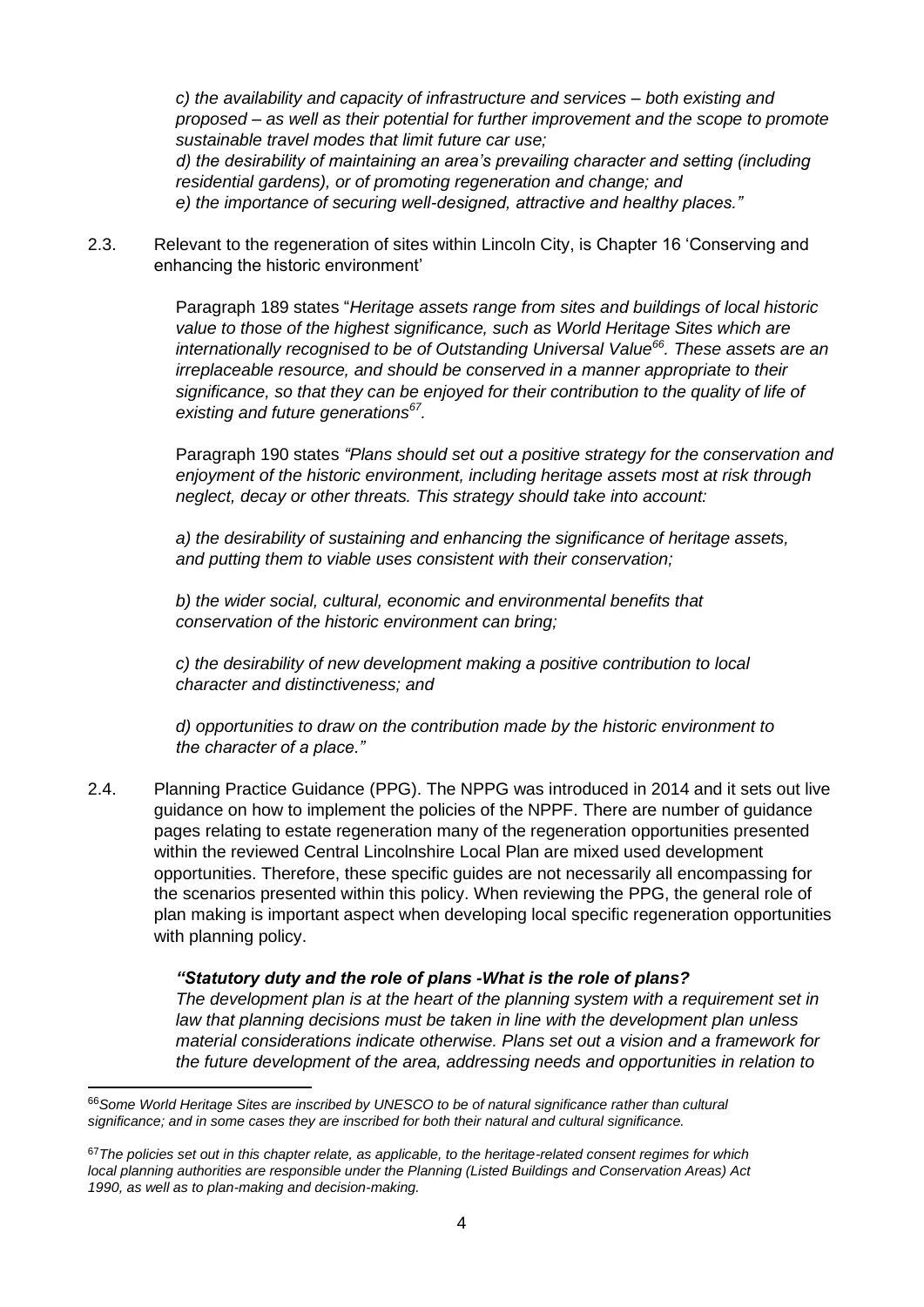*housing, the economy, community facilities and infrastructure – as well as a basis for conserving and enhancing the natural and historic environment, mitigating and adapting to climate change, and achieving well designed places. It is essential that plans are in place and kept up to date.*

*Section 19(1B) - (1E) of the Planning and Compulsory Purchase Act 2004 sets out that each local planning authority must identify their strategic priorities and have policies to address these in their development plan documents (taken as a whole).*

*The development plan for an area is made up of the combination of strategic policies (which address the priorities for an area) and non-strategic policies (which deal with more detailed matters). Paragraphs 17 to 19 of the National Planning Policy Framework describe the plan-making framework which allows flexibility in the way policies for the development and use of land are produced<sup>1</sup> "*

#### Local Policy

<span id="page-4-0"></span>2.5. There is no specific policy in the adopted Local Plan that addresses development at RAF Scampton, but it would be covered by Policy LP57 – Ministry of Defence Establishments. This policy includes a framework for how to consider development of MOD land and assets surplus to requirements. It seeks to ensure that any proposals are sustainable and do not result in any issues as a result of site disposal and redevelopment.

## <span id="page-4-1"></span>3. Context and Evidence

- 3.1. RAF Scampton is a 320 hectare site situated north of the City of Lincoln, directly east of the historic small village of Scampton from which it takes its name, on a prominent Limestone ridge (known as the Lincoln Cliff) surrounded by open countryside.
- 3.2. In 2018 the MOD announced that it intends to decommission the base at RAF Scampton in 2022 as part of its rationalisation of its assets. This will mean that the Red Arrows display team will be relocated and it is expected that this will be to RAF Waddington to the south of Lincoln.
- 3.3. As a result, it is important to ensure that any disposal or redevelopment of the site is done so in an appropriate way. There have been legacy issues at other former MOD sites in the area where an inadequate exit strategy and disposal of land has led to somewhat disjointed communities, not supported by the necessary infrastructure. Furthermore, it is seen as a significant opportunity to see that whatever occurs at RAF Scampton in the future is for the benefit of not just the community, but the wider area.
- 3.4. Located just off the A15, approximately 5km to the north of Lincoln, the site is relatively well connected to Central Lincolnshire and the wider region by road. The size of the site is also of note as it could allow some form of comprehensive redevelopment on the site as a long-term asset.
- 3.5. However, the site is also very important for its heritage as is highlighted in the supporting text to the policy in the Local Plan. Home of the Dambusters and many other important squadrons from WWII and after the site holds a lot of importance for our military history. There are also a number of listed buildings on the site.

*<sup>1</sup> Paragraph: 001 Reference ID: 61-001-20190315 Revision date: 15 03 2019*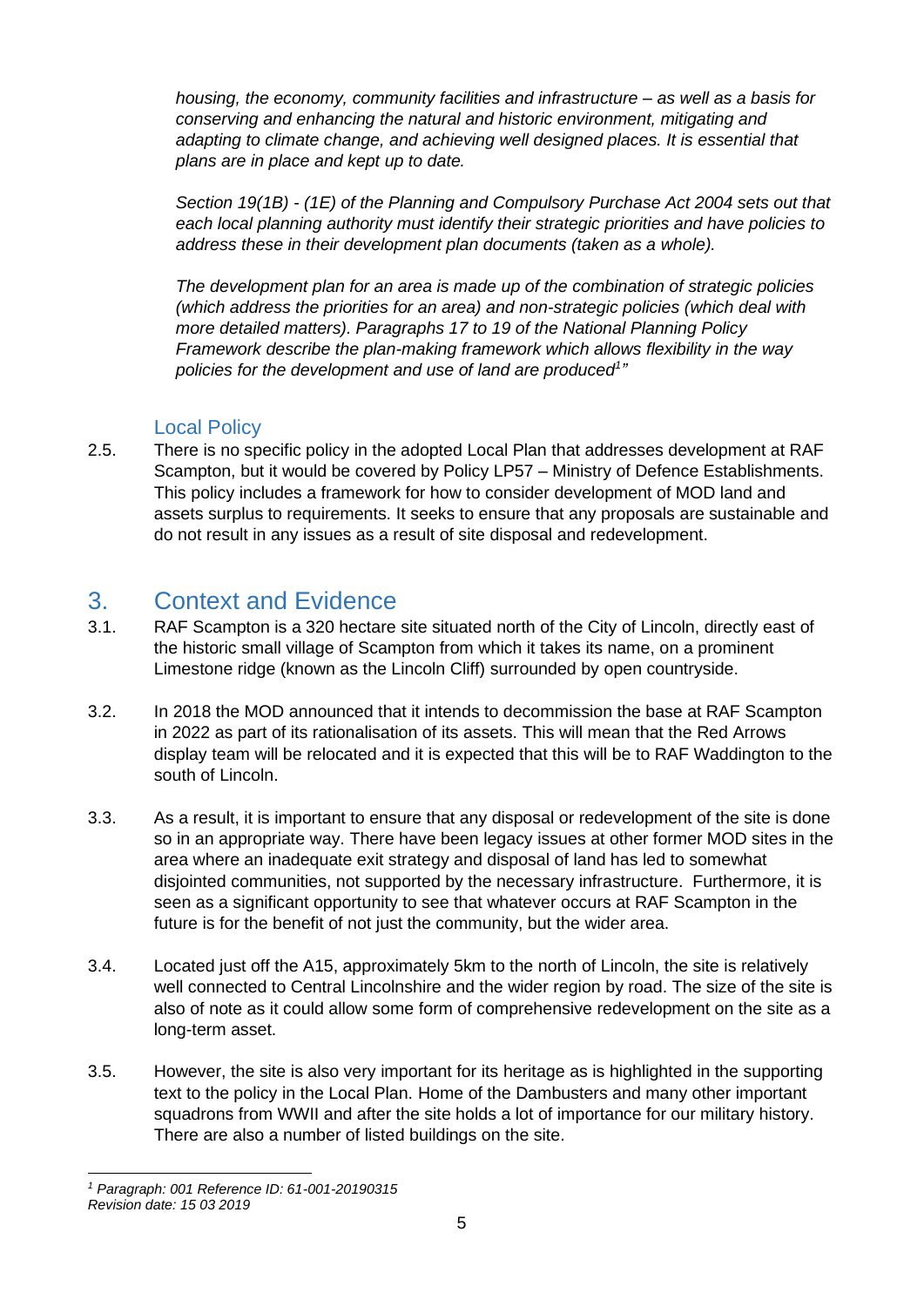- 3.6. There is already a community at RAF Scampton, and it is vital to ensure that their future is well managed, so they are not sold short. There are also a number of enterprises linked to aerospace, defence technology, unmanned drones and other related fields in this area and this too might offer an opportunity.
- 3.7. It is not just the site itself that is important, but also the airspace above it and this is protected by statutory instrument The Air Navigation (Restriction of Flying) (Royal Air Force Scampton) (Restricted Zone EG R313) Regulations 2016. This airspace may continue to be required for the Red Arrows to practice their air displays as it is understood that this airspace is unique, and the protection afforded by the statute is still of significant value.
- 3.8. There is some uncertainty about the future of the site, both in terms of the date of decommission, but also in how the site will be disposed of. As a result, it is important to try and put in place a positive framework to guide how this disposal occurs.
- 3.9. There are a lot of potential constraints at this site but also a potentially significant opportunity to deliver something really positive and a policy framework will help to ensure that there is clarity over the expectations for this site.

## <span id="page-5-0"></span>4. Issues and Options Consultation

- 4.1. During the Issues and Options Consultation, Proposal 23 stated that "It is proposed that work will be undertaken to understand what the options for the future of the RAF Scampton site may be and a policy will be included in this plan to help secure a sustainable future for it."
- 4.2. This proposal was accompanied by two questions. These questions and the summary of responses are provided below:

#### Q23a – RAF Scampton Policy

Do you agree that the future of RAF Scampton should be managed through a? new planning policy in the new Local Plan?

- The MOD are still planning for the vacation and disposal of RAF Scampton. The future home for the Red Arrows remains to be determined, as does the location of the restricted airspace that they require for training, which is subject to consultation with the CAA. The MOD have, however, been working closely with WLDC regarding the future of the site and will continue to do so. The MOD agree that it is sensible to manage future non–military development on the site through a specific policy, the wording of which could be similar to Policy LP57 in the current local plan but tailored to suit the particular circumstances at Scampton.
- There must be a policy for RAF Scampton otherwise it risks being over developed in an unsympathetic manner that will cause RAF Scampton to become just a part of Scampton village.
- This should be closely managed in order that unscrupulous developers do not hijack any development plans to the detriment of local residents and businesses.
- This is an ideal site for considerable development providing built-in amenities without affecting the environment or character of the area.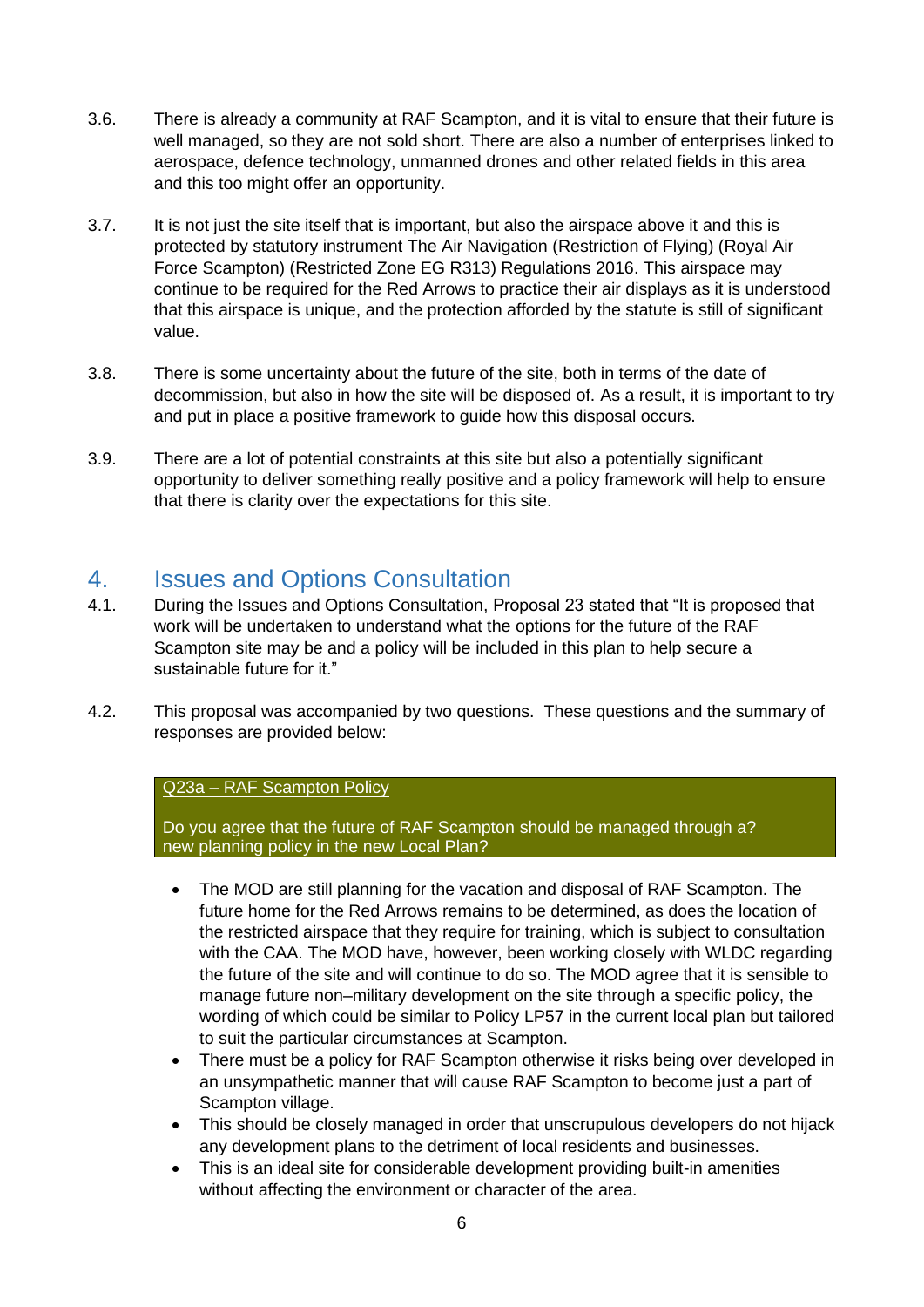- It is a large area that needs policy led planning.
- Yes, because of the strategic location of the site.
- The former base needs a thorough master-planning exercise.
- A study has been previously commissioned by Historic England to understand the historic significance of the site and its various elements. A master-planning approach should be used to ensure that future development respects the character and significance of the heritage assets. Finding a sustainable future for the site will require a creative and flexible approach being taken to finding sustainable new uses for the buildings of heritage value.
- Historic England strongly agree, given the particular historic significance of the site, a site-specific policy will be necessary, and we would be very keen to assist and would strongly encourage early informal consultation and involvement.
- If the RAF Scampton is to be a formal allocation in the new Local Plan a specific policy will be required.
- Ideal for meeting some of housing target and possibly other development needs re employment, leisure etc.
- Due to the overdevelopment of communities i.e., Welton, Saxilby and Cherry Willingham and Lincoln. Scampton is perfectly placed on the edge of Lincoln, on the A15 for creating a "garden community" taking advantage of Government support. Also taking pressure off communities which are no longer sustainable.
- Including such a policy when a major brownfield site is expected to become available during the plan period is a sensible approach. However, sites should only be included within the Local Plan where there is sufficient evidence to demonstrate that they are available and can be delivered within the plan period. Inclusion of active MoD sites, even where a closure date has been announced could result in the inclusion of sites which are unable to address housing need within the plan period, failing to address the government's objective to significantly boost the supply of homes. There are many examples where closure dates have been delayed, leading to delays in delivery.
- 'Surely a no-brainer'.
- But this should be made once the MoD have confirmed their intention to leave.
- What about the Prince William of Gloucester Barracks at Grantham?
- Scampton is now a significant and intrinsic element of the CLLP.
- No It will have to comply with sustainability, no exemptions. Plough and plant.
- The RAF should decide what they feel is necessary for RAF Scampton.
- Not our business while RAF but when recently operational your rules might apply.

#### Q23b – RAF Scampton Policy Scope

Do you have any preliminary views of what that Policy might seek to achieve for the site?

- The MOD agree that it is sensible to manage future non–military development at Scampton through a specific policy, the wording of which could be similar to Policy LP 57 in the current local plan requiring the preparation of a comprehensive masterplan to ensure the holistic planning of the site and avoid piecemeal development but tailored to suit the particular circumstances at Scampton including but not limited to, brownfield status, unique history and heritage of the site, need to support the existing community. MOD is keen to work with the local authority regarding the emerging options and future of RAF Scampton.
- The LP policy should start by requiring a masterplan to be produced and then future development should be in accordance with an approved masterplan.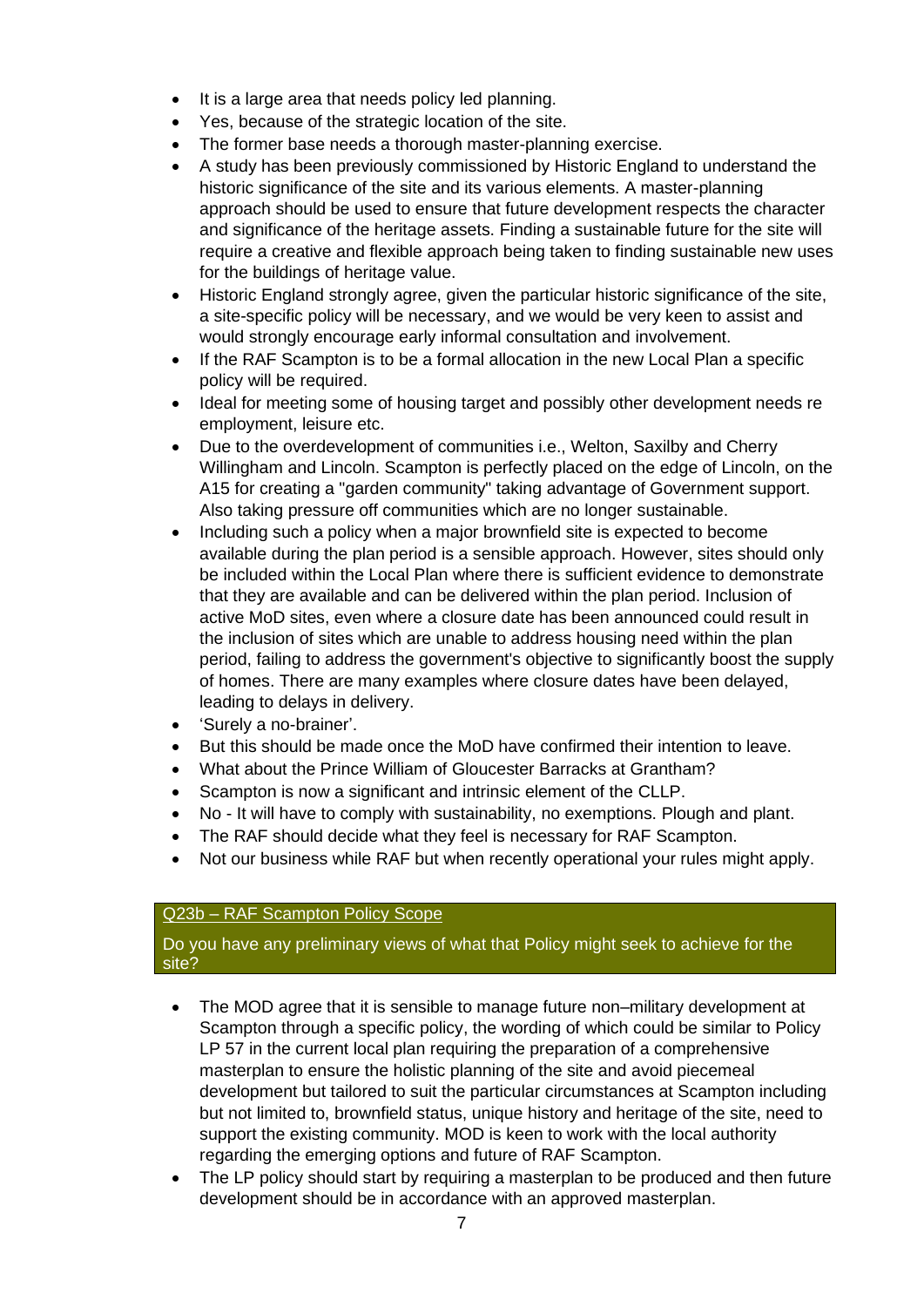- A new East Midlands regional airport dealing with freight and passenger traffic, the runway is long enough.
- Negotiate a full village build on Scampton, post military closure, on the provision Red Arrows are given to Waddington.
- Housing and leisure facilities would be a good use of the site or even some form of attraction venue to boost visitor numbers to Lincolnshire.
- Decontamination of the land. Upgrading the infrastructure to include safer entrance on and off the A15. Ideal opportunity for significant investment of social, shared lowcost housing (but not too small).
- Ensure that site isn't left in a state of dereliction and contamination.
- Seek to ensure that the distinct identity of RAF Scampton is preserved and not lost and that no coalescence between Scampton village and the former RAF base takes place. It should also ensure that the policy is aware that some of the site will likely be used as over spill for RAF Cranwell. It should have its own character assessment and ensure that any new buildings are designed in a similar manner as a minimum of the former NCO married quarters with higher end properties taking inspiration form the former officer quarters. It should be mindful of the infrastructure that is currently present at the base which is well below that which is required for civilian development. Much of the base's history should be protected from any development as the base is hugely important to people across the world for its role during the Second World War especially with the dam buster squadron. The tennis courts and other amenities at RAF Scampton should be protected from development and where required brought back into use with any repair that is required.
- A mixture of live/ work development to reduce commuting to Lincoln for employment. 20% living in development should be employed in the development.
- Increase in housing needs to see improved road layouts especially to A15 and the site needs to be self-sustaining i.e., doctors, school, shops, employment, etc. Maybe a small local airport for light aircrafts etc depending on the need and an air survey.
- A significant element of residential development will be essential for viability.
- Scamp ton's redevelopment should be a key driver for creating new economic opportunities to the north of Lincoln, strengthening case for the much-required A15 upgrades to the M180 and opportunities for new retail and residential development.
- A development similar to the Urban & Civic development of Alconbury Weald, where new mass transit, employment areas & residential areas are being created. An employment area for North Lincoln is missing & this could aid carefully selected development of the North end of the Lincolnshire Showground. Such a development could also integrate a park & ride or similar scheme (such as the bus routes operated in Cambridge) to relieve commuter traffic into North Lincoln.
- Limited commercial development and greater housing.
- Close to Lincoln ideal for community development housing.
- Whatever the proposals are for the site they should be in keeping with the vision and objectives and bearing in mind it is a main route into the City of Lincoln and has its own historical context. It should be used as a "flagship" entrance.
- It would perhaps be a good time to make this a place where nature can thrive.
- Develop as wildlife trust reserve to enhance Lincolnshire's biodiversity.
- Many MoD sites contain areas important for wildlife including limestone grassland. LWT would like to see that Net Gain is achieved through the re-invention of RAF Scampton as a national exemplar of how a site can be developed for wildlife, as well as people.
- The policy should provide the scope to allow for all reasonable development opportunities to be considered.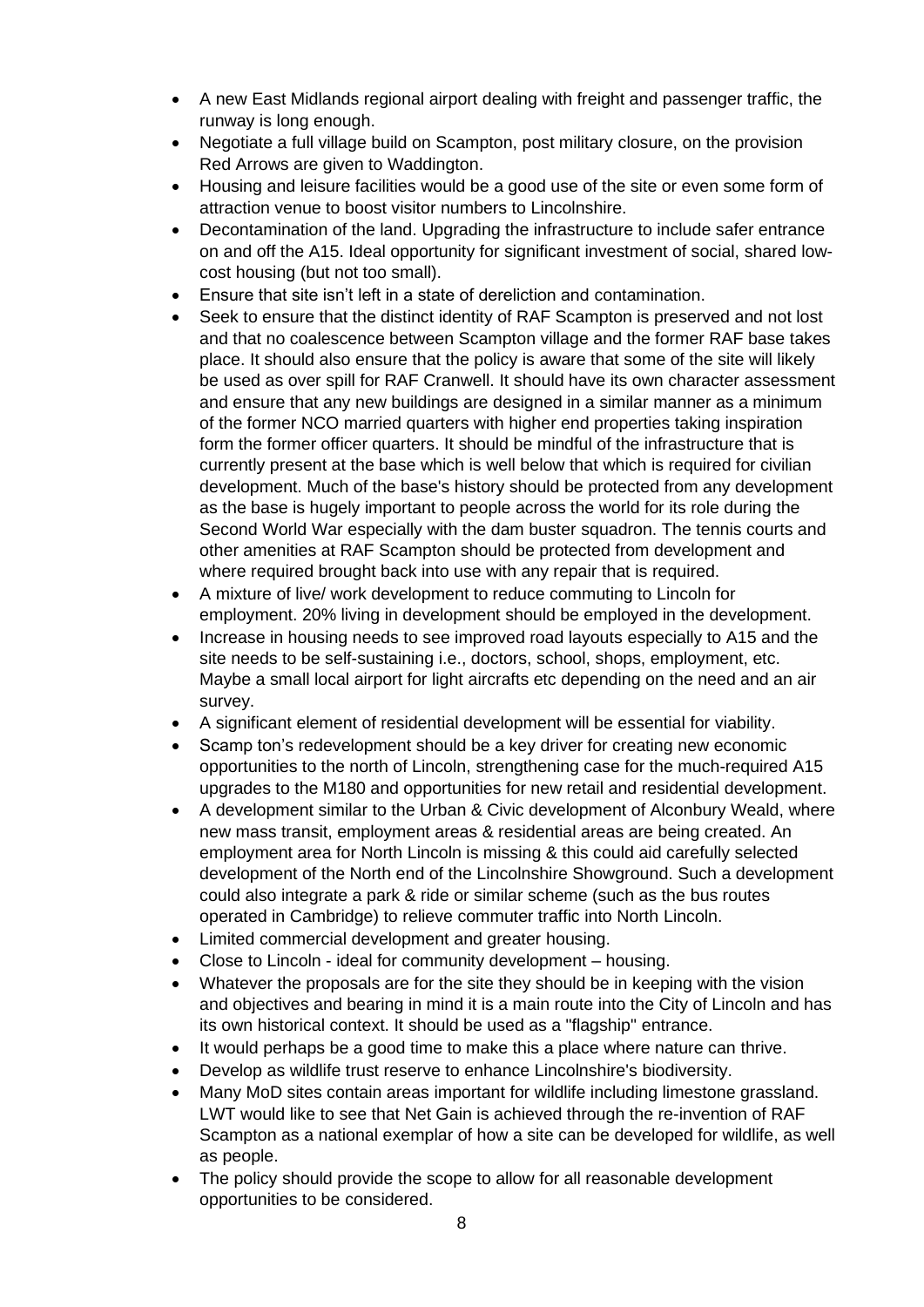- All vehicles should be directed along A roads and single-track country roads should be excluded from use.
- Existing married quarters should be given back to the local authority to bring onto the housing market.
- A new airport or major venue for outside events, both sporting and others.
- In the event that RAF Scampton is allocated we would ask that a policy be included similar to the urban extension policies including reference to drainage, SuDS provision and increased water efficiency/ re-use consistent with the requirements of Policy LP14.
- Further consideration should be given to the availability of water and water recycling infrastructure particularly sewage treatment to serve this site dependent upon the scale and type of uses anticipated.
- Large village, or expanded site for university, or both.
- It must capitalise on the strategic location.
- In the context of current uncertainty over the status of the RAF base in relation to constraints, a flexible mixed-use policy which safeguards the future of the community through the promotion of a sustainable and economically viable place, which includes opportunities for tourism/ visitor economy whilst acknowledging the bases important aviation heritage is crucial.
- It should be linked with the village of Scampton as one settlement.
- RAF Scampton has played an important part in Lincolnshire history, and it should be recognized and preserved within a museum on the site. this in itself would attract tourism to the area.
- There should be detailed consultation on this matter to allow proper consideration of all issues.
- RAF Scampton should be included in a general military base policy to include all RAF bases. This policy should be drafted in a way which can respond flexibly to future growth or contraction of these sites.
- This is a very large site, and it would make a perfect new village. Being so close to Lincoln it could be used as the new University Medical school or a new hospital site.
- Comprehensive Heritage Impact Assessment, including archaeological assessment work will be required due to the significance of the site. It would be helpful to acknowledge the mixed-use potential of the site, whilst calling for development to be framed within a masterplan that seeks to preserve listed buildings and the significant non-designated historic character of the site as a whole.
- The following wording is suggested The potential to create a new residential development and associated infrastructure and facilities at RAF Scampton will be assessed through the preparation of a masterplan and delivery strategy subject to public consultation and agreed with the local planning authority and Ministry of Defence. The masterplan will assess environmental impacts, including upon heritage assets, and will identify phasing and funding requirements and a delivery strategy to facilitate any future development. For such a proposal to be supported, the masterplan will need to demonstrate how the proposal will avoid, minimise and where necessary mitigate or compensate any adverse environmental impacts.
- No new policy. There has not been one for other MOD sites.
- Leave all the planning for RAF Scampton in the very capable hands of the RAF. They aim for higher things.
- Mind our own business but consider a typical industrial site while taking into account traffic overload on the inadequate A15 generated by the Showground.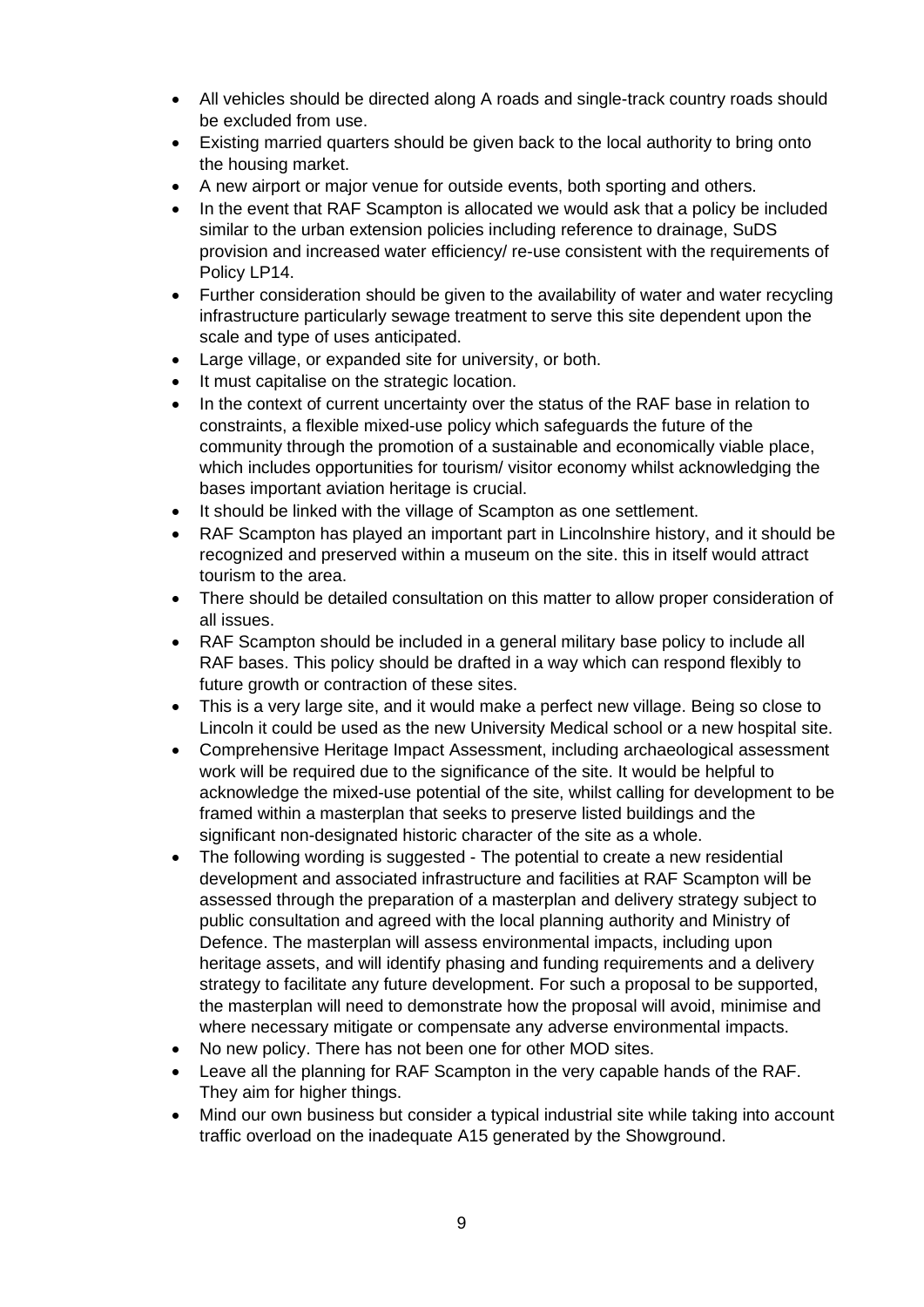# <span id="page-9-0"></span>5. Regulation 18 Consultation

- 5.1. A Consultation Draft of the Local Plan was published for consultation between 30 June and 24 August 2021. During this eight-week consultation comments were received on the plan, the policies within the plan, and supporting information and evidence.
- 5.2. The following issues were raised during this consultation:
	- The 'whole forces community' should be central to the future of RAF Scampton.
	- A number of suggestions to amend the policy in relation to biodiversity, heritage
	- Suggestion that the policy should go further including a mix of uses including leisure, tourism, Dam buster Heritage, zero carbon buildings, an Eden-style development and should stipulate the uses that would not be suitable such as storage and logistics sheds.
	- Confirmation the MOD is vacating the site in 2022 and of their willingness to work with the district and other partners to ensure a positive outcome for the site.
	- Suggestion that point K of the policy is not needed as withdrawal from the site is confirmed.
	- Suggestions that far more needs to be made of the site's heritage and importance to RAF history with the Listed Hangars to be retained as central to this.
	- Suggestions that the site is well placed to support the manufacture and deployment of UAVs (unmanned aerial vehicles) and satellites, training and other airspace activities.
	- Objection to this site being allocated for housing development.
- 5.3. All comments have been carefully considered and as a result of the comments changes have been made to pick up more in the supporting text and correct inaccuracies. Further changes have been made to both the supporting text and the policy itself in relation to the potential for the site to offer a unique opportunity to support the aerospace industry in response to comments and upon discovery of the statutory instrument on the airspace.

# <span id="page-9-1"></span>6. Proposed Approach in Draft Local Plan

- 6.1. The proposed approach for this policy is to set out the requirements of what investigations and what strategic planning need to take place before major development can occur. This will help ensure that the site is masterplanned, informed by evidence and taken forward in a partnership approach with West Lindsey District Council, Lincolnshire County Council, and most importantly the community at the site.
- 6.2. This approach does not necessarily prevent any specific redevelopment of the site, but the framework set safeguards the site and clarifies expectations either for the MOD or for any potential purchaser of the site.
- 6.3. It should be noted that no reliance is placed on any development coming forward on these sites to meet the strategic needs of the Local Plan.

## <span id="page-9-2"></span>7. Reasonable Alternative Options

7.1. The following alternative options have been considered for this policy (option 1 being the preferred option). They are summarised as follows: